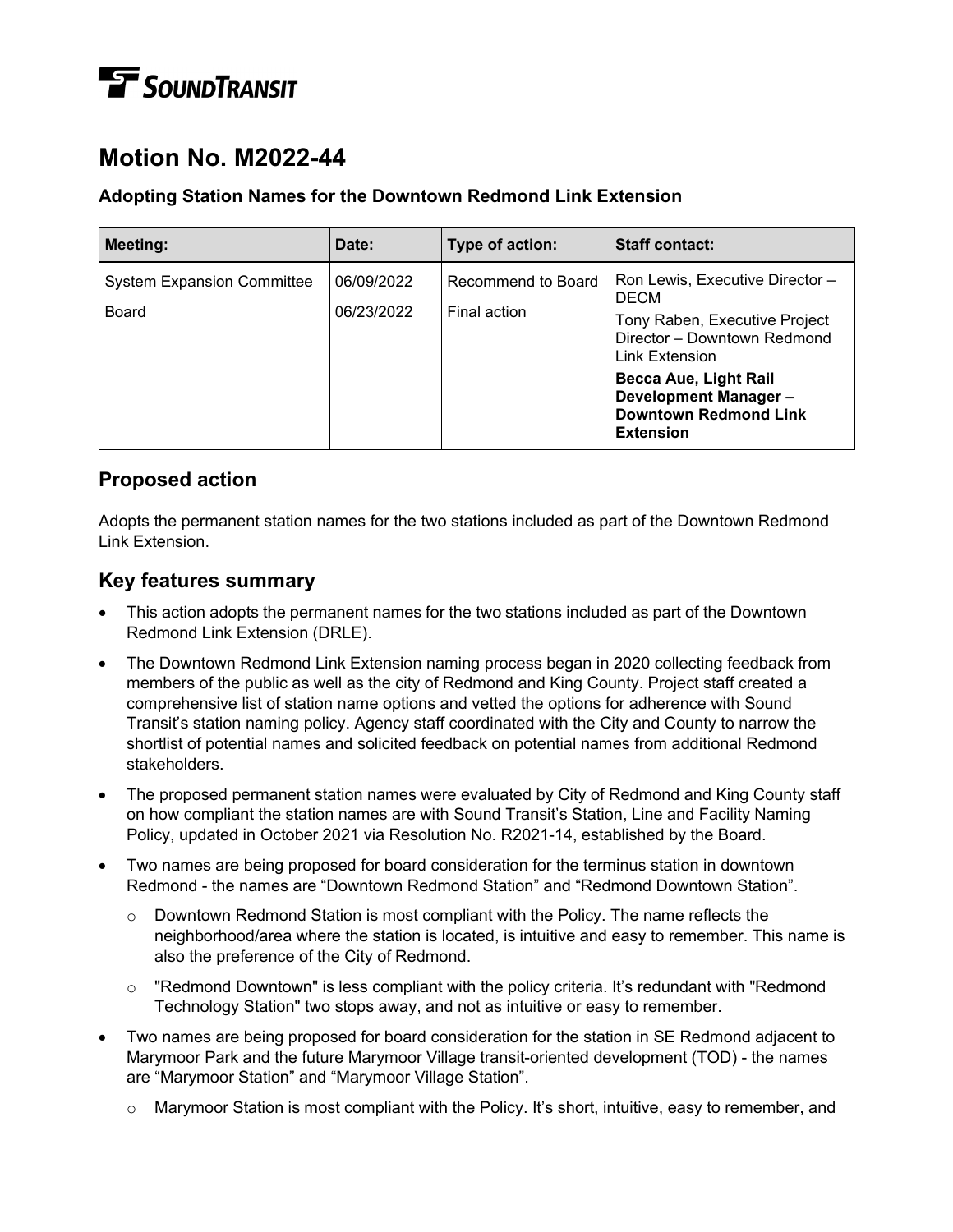avoids potential rider confusion with Overlake Village Station two stops away.

 $\circ$  Marymoor Village Station, while less compliant with the policy, is the stated preference of both the City of Redmond and the King County Executive. The name supports the City's vision for and raises public awareness of the Marymoor Village Transit-oriented Development (TOD) planned for the station area. The first Marymoor Village project is in construction, but full buildout of Marymoor Village will take many years.

#### **Background**

The Downtown Redmond Link Extension (DRLE) extends East Link approximately 3.4 miles from the future Redmond Technology light rail station at NE 40th Street in Redmond to the East Corridor terminus station at 166th Ave. NE in Downtown Redmond and includes two stations and a 1400 space parking garage. Funding for final design and construction was approved with the passage of ST3 in November 2016. Notice to Proceed was issued to the design-build contractor in September 2019. Service to Downtown Redmond is currently planned to begin in 2024.

The Board originally adopted the Facility and Link System Naming Policy in February 2012 which established a process, timeframe, and criteria for naming facilities. In October 2021, the Board updated the agency Station Naming Policy, via Resolution No. R2021-14, to ensure stations and facility names remain relevant, allow for future system expansion, and most importantly, embrace best practice to help reduce rider confusion and help passengers find their way within the system.

The policy states that Station names must be considered based on their adherence to the following principles:

- Avoid redundancy: Be distinct from names of existing stations including those owned by the agency and those owned by other transit agencies, unless stations are co-located.
- Be appropriate: Utilize language that is appropriate throughout communities within the service area.
- Be accessible: Comply with the Americans with Disabilities Act and have positive or neutral impacts to passengers with disabilities.
- Be intuitive: Be easy to understand and use for all passengers, including passengers with limited English proficiency.
- Be easily implemented: Work well throughout the passenger experience (e.g., audio, visual and tactile experiences).
- Reflect geography: Avoid corporate names, honorific naming, and commercial references.
- Be brief and easy to remember: Be three words or less, 26 characters or less, easy to read and memorable.

The station name evaluation process includes three phases: internally identify and evaluate potential names based on defined criteria; receive input from the public, local jurisdictions, and the Sound Transit Board; and approval by the Board.

In addition, the policy identifies that the names should be chosen in this order:

- 1) city,
- 2) neighborhood,
- 3) landmark; and
- 4) street or combination of a city or neighborhood name with a minor street or landmark.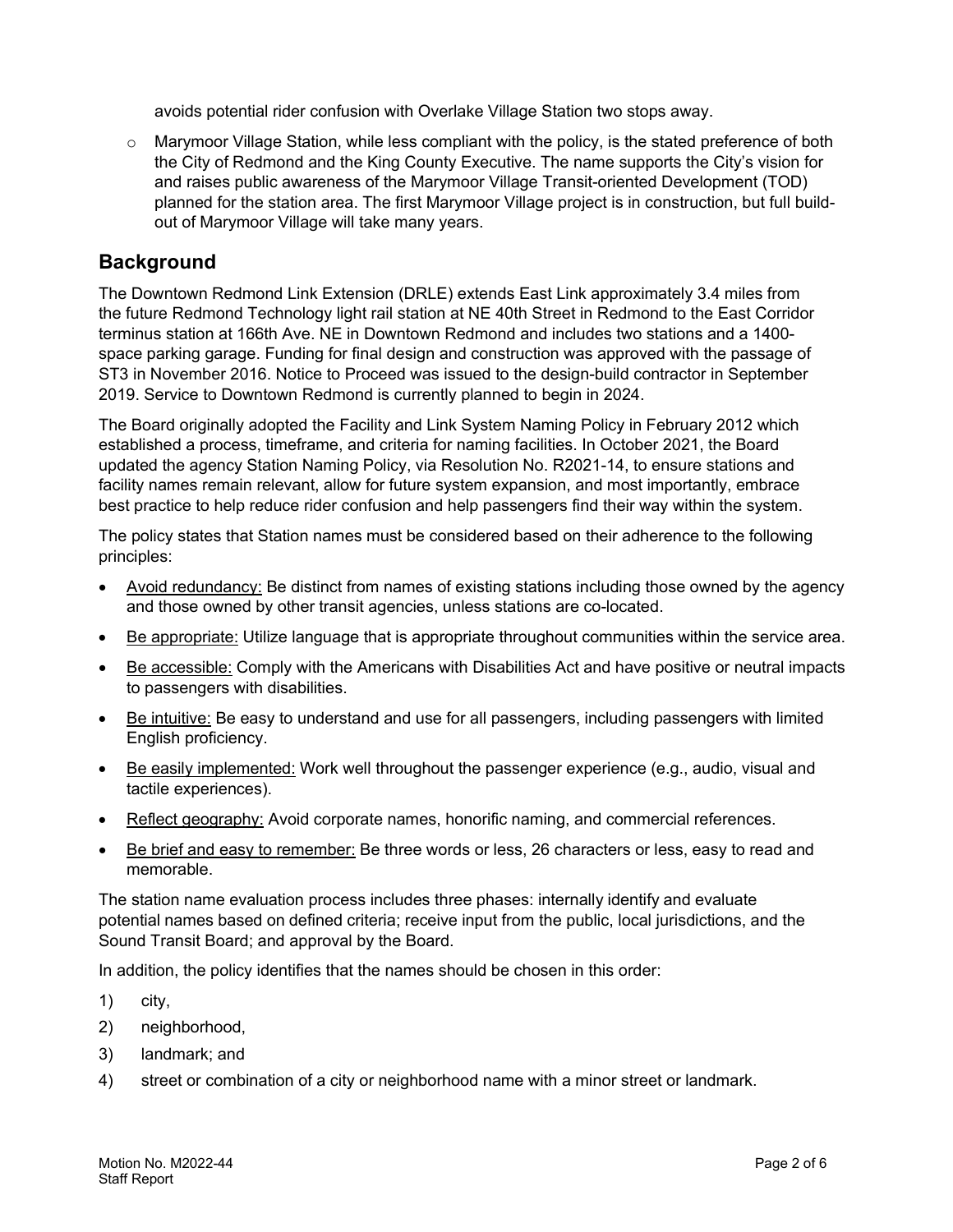#### **Policy Evaluation**

An internal committee comprised of staff from the Downtown Redmond Link Extension project, Government and Community Relations, Passenger Experience and Community Engagement evaluated the shortlist of names against the criteria listed in the policy. Additionally, approximately 700 survey respondents were asked to assess proposed names based on the criteria. The key findings were:

- "Downtown Redmond Station" complies well with all of the policy criteria. The name reflects the neighborhood the station is located in, is intuitive, and easy to remember. The name is supported by the public and key stakeholders.
- "Redmond Downtown" is less compliant with the policy criteria. It's redundant with "Redmond Technology Station" two stops away, and not as intuitive or easy to remember.
- "Marymoor Station" complies well with all of the policy criteria. It's short, intuitive, easy to remember, and avoids potential confusion with other nearby stations. It refers to existing and future landmarks (i.e. Marymoor Park, Marymoor Village, etc.)
- "Marymoor Village Station" is less compliant with the policy criteria based on existing geography and development.
	- $\circ$  The name could create rider confusion with Overlake Village station two stops away.
	- $\circ$  The majority of public survey respondents found the name to not be intuitive or easy to remember, and felt that it did not make it easy to understand where the station is located or what could be accessed from the station.
	- o While Marymoor Village does not yet exist, the first development is under construction and Sound Transit may have surplus property that could be used to support the transit investment by creating TOD.
	- $\circ$  This name is the stated preference of both the City of Redmond and the King County Executive. The name supports the City's vision for and raises public awareness of the Marymoor Village TOD planned for the station area.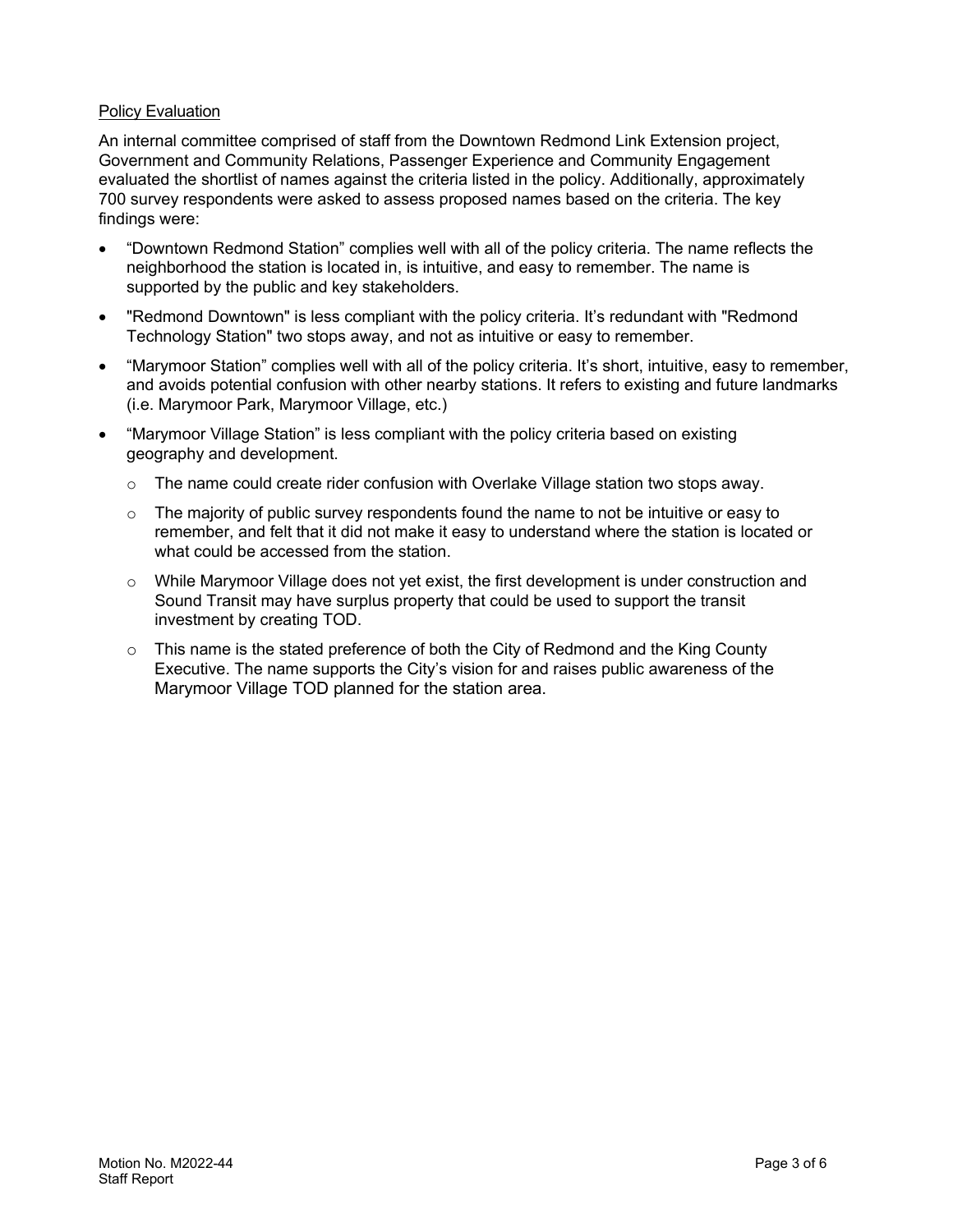#### Evaluation Summary:

|                |                     | redundancy<br><b>Avoids</b> | Appropriate | Accessible | Intuitive | Easily<br>implemented | geography<br><b>Reflects</b> | remember<br>Brief and<br>easy to | feedback<br>Public        | City/County<br>Executive<br>feedback |
|----------------|---------------------|-----------------------------|-------------|------------|-----------|-----------------------|------------------------------|----------------------------------|---------------------------|--------------------------------------|
|                | Downtown<br>Redmond |                             |             |            |           |                       | ✔                            |                                  |                           |                                      |
|                | Redmond<br>Downtown | ×                           |             |            |           |                       |                              |                                  |                           |                                      |
|                | Marymoor            |                             |             |            |           |                       | $\checkmark$                 |                                  |                           |                                      |
|                | Marymoor<br>Village |                             |             |            |           |                       |                              |                                  | $\boldsymbol{\mathsf{x}}$ |                                      |
| <b>Key</b>     |                     |                             |             |            |           |                       |                              |                                  |                           |                                      |
| √              | Compliant           |                             |             |            |           |                       |                              |                                  |                           |                                      |
| $\pmb{\times}$ | Not compliant       |                             |             |            |           |                       |                              |                                  |                           |                                      |

**Neutral** 

# **Project status**

| <b>Project</b><br><b>Identification</b> | <b>Project</b><br><b>Refinements</b> | Conceptual<br>Engineering/<br><b>Environmental</b><br><b>Review</b> | Preliminary<br><b>Engineering</b> | <b>Final Design</b> | <b>Construction</b> |  |  |  |  |
|-----------------------------------------|--------------------------------------|---------------------------------------------------------------------|-----------------------------------|---------------------|---------------------|--|--|--|--|

Projected Revenue Service Date: December 2024

Project scope, schedule, and budget summary is located on page 15 of the April 2022 Agency Progress Report.

# **Fiscal information**

There is no financial impact for this action.

### **Disadvantaged and small business participation**

Not Applicable to this action.

### **Public involvement**

The DRLE station naming process began in 2020, prior to the policy update, and collected feedback from more than 700 members of the public as well as the City of Redmond and King County.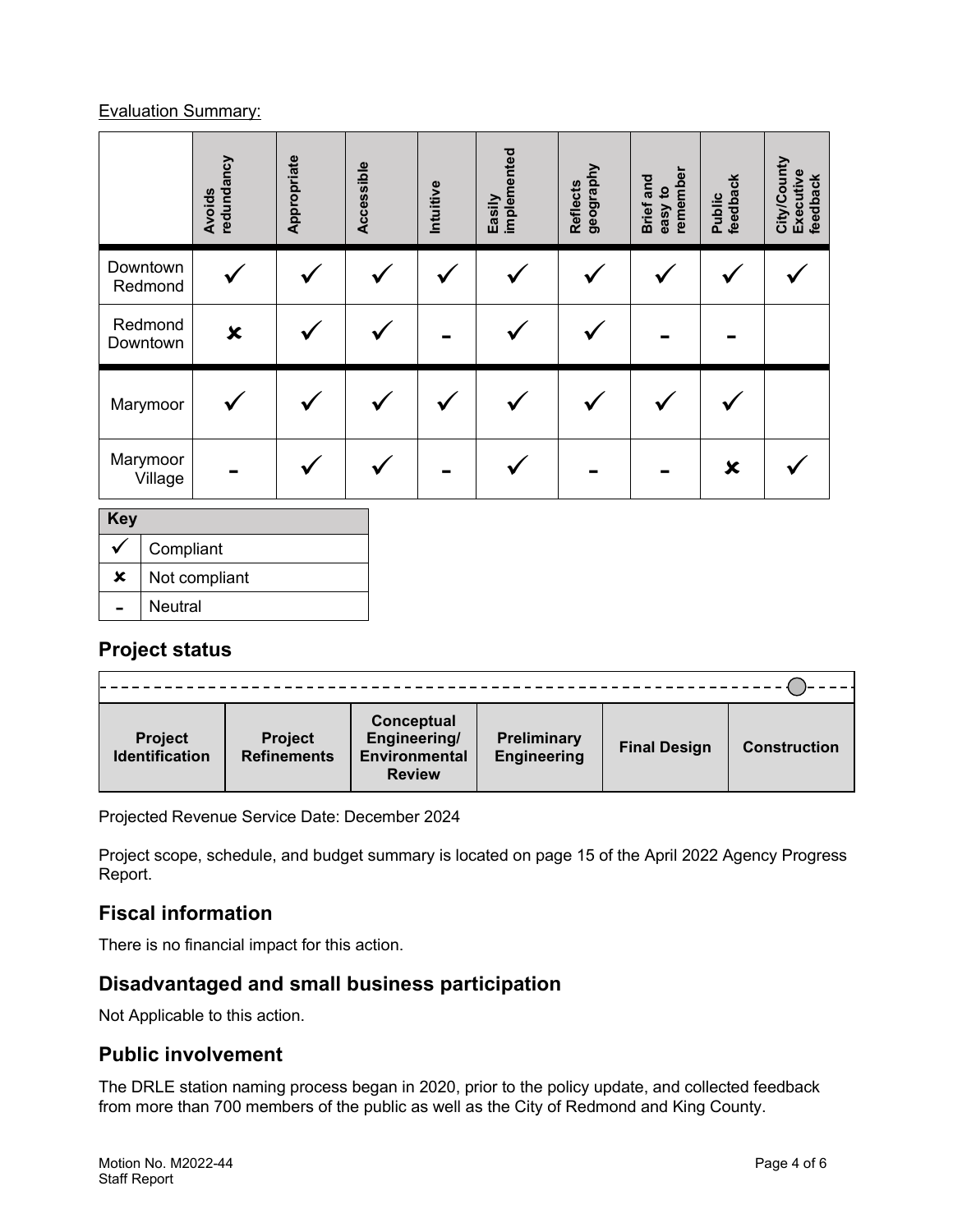Before the policy was updated project staff:

- Created a comprehensive list of station name options and vetted the options for adherence with Sound Transit's station naming policy that was in place at the time
- Coordinated with the City and County to further narrow the shortlist of potential names
- Solicited feedback on potential names from additional Redmond stakeholders, including business owners and members of the public.
- Received a letter from the City of Redmond Mayor's office in January 2020 recommending "Downtown Redmond Station" for the Downtown station.
- Received a jointly signed letter from the City of Redmond Mayor's office and the King County Executive's office in January 2020 recommending "Marymoor Village" for the SE Redmond station.
- Conducted a Sounding Board survey in spring 2021 where 265 Sound Transit riders shared reactions to a list of station names being considered for Downtown Redmond Link Extension, with particular emphasis towards reducing confusion between similar names and getting input on any problems that may not have been considered.

After the policy was updated in October 2021 project staff:

- Vetted and ranked the options for adherence with Sound Transit's updated station naming policy criteria
- Met with the City, County and East King board members to share the results of the updated staff evaluation and the Sounding Board survey, discuss how the potential names meet the policy criteria, gather feedback, and further refine the short list of names to consider.
- Conducted a second survey of Redmond residents focused on the final two names for SE Redmond Station. 465 respondents evaluated how the names "Marymoor Station" and "Marymoor Village Station" each met the updated station naming policy criteria.
- Met again with City, County and East King board members to share the results of the second survey and discuss the final naming proposals.
	- $\circ$  The City reiterated their support for "Marymoor Village Station" which supports their vision for and raises public awareness of the "Marymoor Village" TOD planned for the station area. While the name does not reflect the existing geography, the place will become more commonly known by the public as it continues to take shape (the first Marymoor Village development is under construction now).

### **Time constraints**

A one-month delay would not create a significant impact to the schedule.

#### **Prior Board/Committee actions**

Resolution No. R2021-14: Updated the agency Station Naming Policy to ensure stations and facility names remained relevant, allowed for future system expansion, and embraced best practice to reduce rider confusion and help passengers find their way within the system.

Resolution No. R2012-02: Established a policy for naming all Sound Transit facilities including stations, maintenance bases, portals and other facilities including the Link system line and extensions.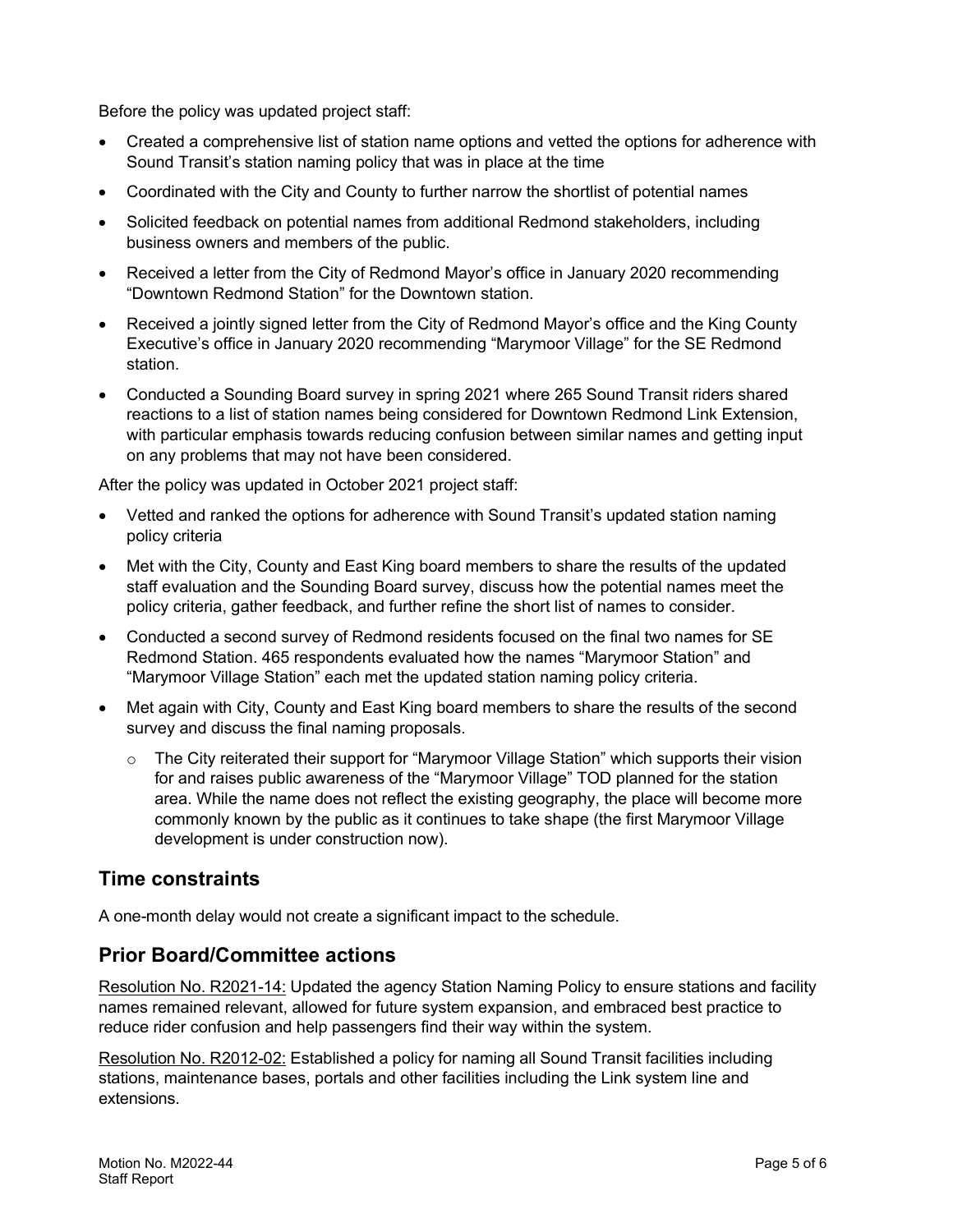**Environmental review –** KH 5/24/22 **Legal review –** AJP 6/3/22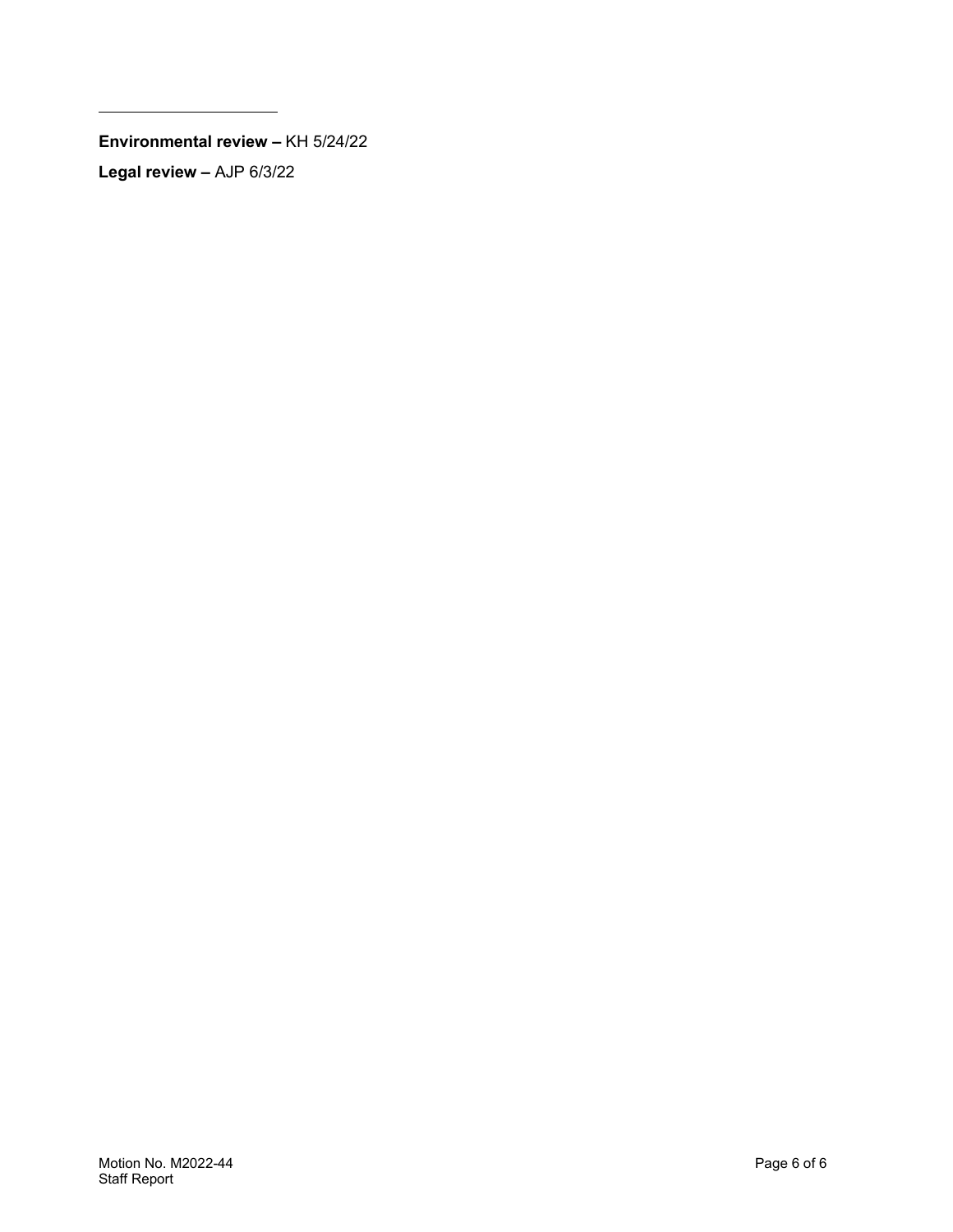# **TE** SOUNDTRANSIT

# **Motion No. M2022-44**

A motion of the Board of the Central Puget Sound Regional Transit Authority adopting the permanent station names for the two stations included as part of the Downtown Redmond Link Extension.

# **Background**

The Downtown Redmond Link Extension (DRLE) extends East Link approximately 3.4 miles from the future Redmond Technology light rail station at NE 40th Street in Redmond to the East Corridor terminus station at 166th Ave. NE in Downtown Redmond and includes two stations and a 1400 space parking garage. Funding for final design and construction was approved with the passage of ST3 in November 2016. Notice to Proceed was issued to the design-build contractor in September 2019. Service to Downtown Redmond is currently planned to begin in 2024.

The Board originally adopted the Facility and Link System Naming Policy in February 2012 which established a process, timeframe, and criteria for naming facilities. In October 2021, the Board updated the agency Station Naming Policy, via Resolution No. R2021-14, to ensure stations and facility names remain relevant, allow for future system expansion, and most importantly, embrace best practice to help reduce rider confusion and help passengers find their way within the system.

The policy states that Station names must be considered based on their adherence to the following principles:

- Avoid redundancy: Be distinct from names of existing stations including those owned by the agency and those owned by other transit agencies, unless stations are co-located.
- Be appropriate: Utilize language that is appropriate throughout communities within the service area.
- Be accessible: Comply with the Americans with Disabilities Act and have positive or neutral impacts to passengers with disabilities.
- Be intuitive: Be easy to understand and use for all passengers, including passengers with limited English proficiency.
- Be easily implemented: Work well throughout the passenger experience (e.g., audio, visual and tactile experiences).
- Reflect geography: Avoid corporate names, honorific naming, and commercial references.
- Be brief and easy to remember: Be three words or less, 26 characters or less, easy to read and memorable.

The station name evaluation process includes three phases: internally identify and evaluate potential names based on defined criteria; receive input from the public, local jurisdictions, and the Sound Transit Board; and approval by the Board.

In addition, the policy identifies that the names should be chosen in this order:

- 1) city,
- 2) neighborhood,
- 3) landmark; and
- 4) street or combination of a city or neighborhood name with a minor street or landmark.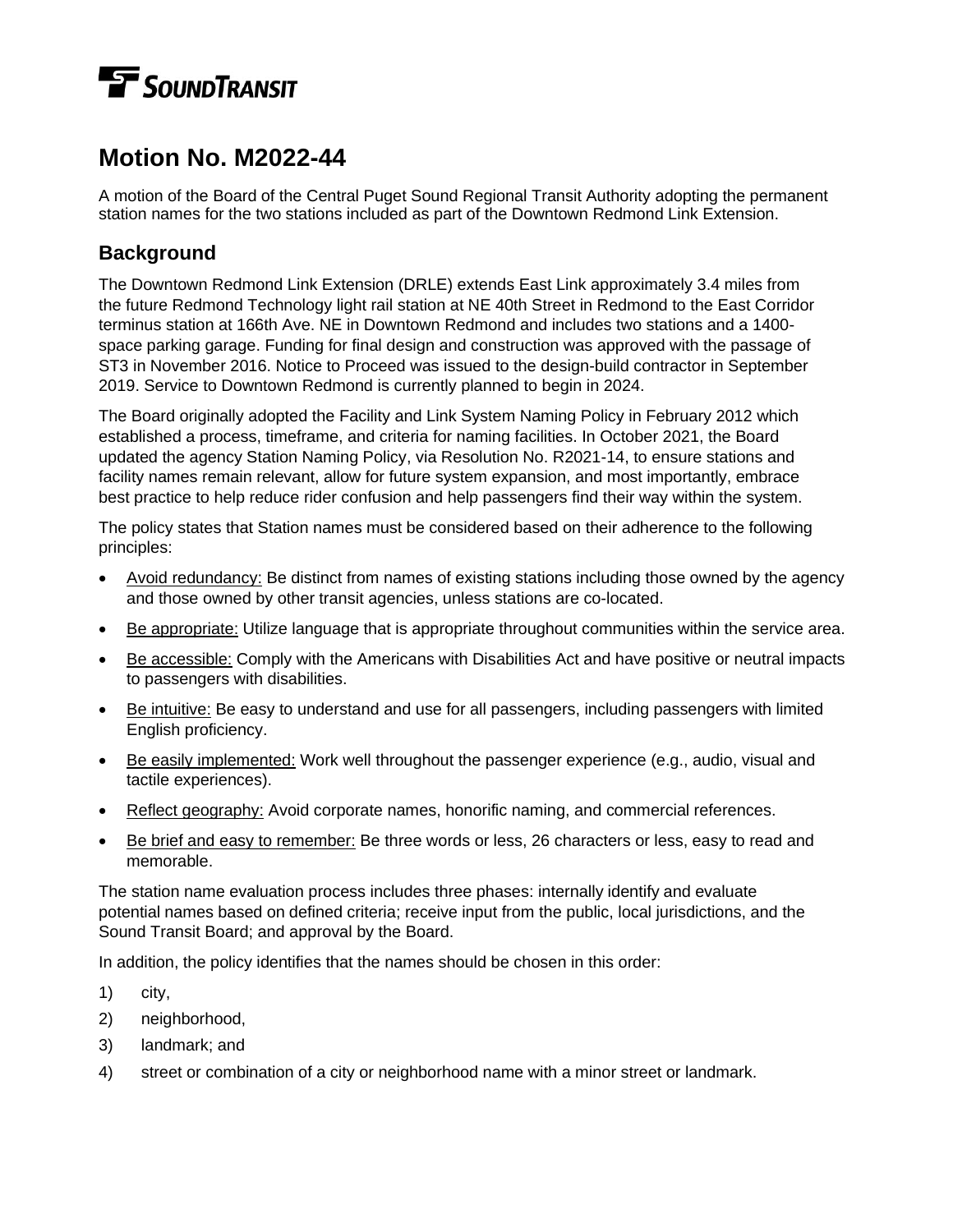#### Policy Evaluation

An internal committee comprised of staff from the Downtown Redmond Link Extension project, Government and Community Relations, Passenger Experience and Community Engagement evaluated the shortlist of names against the criteria listed in the policy. Additionally, approximately 700 survey respondents were asked to assess proposed names based on the criteria. The key findings were:

- "Downtown Redmond Station" complies well with all of the policy criteria. The name reflects the neighborhood the station is located in, is intuitive, and easy to remember. The name is supported by the public and key stakeholders.
- "Redmond Downtown" is less compliant with the policy criteria. It's redundant with "Redmond Technology Station" two stops away, and not as intuitive or easy to remember.
- "Marymoor Station" complies well with all of the policy criteria. It's short, intuitive, easy to remember, and avoids potential confusion with other nearby stations. It refers to existing and future landmarks (i.e. Marymoor Park, Marymoor Village, etc.)
- "Marymoor Village Station" is less compliant with the policy criteria based on existing geography and development.
	- $\circ$  The name could create rider confusion with Overlake Village station two stops away.
	- $\circ$  The majority of public survey respondents found the name to not be intuitive or easy to remember, and felt that it did not make it easy to understand where the station is located or what could be accessed from the station.
	- o While Marymoor Village does not yet exist, the first development is under construction and Sound Transit may have surplus property that could be used to support the transit investment by creating TOD.
	- $\circ$  This name is the stated preference of both the City of Redmond and the King County Executive. The name supports the City's vision for and raises public awareness of the Marymoor Village TOD planned for the station area.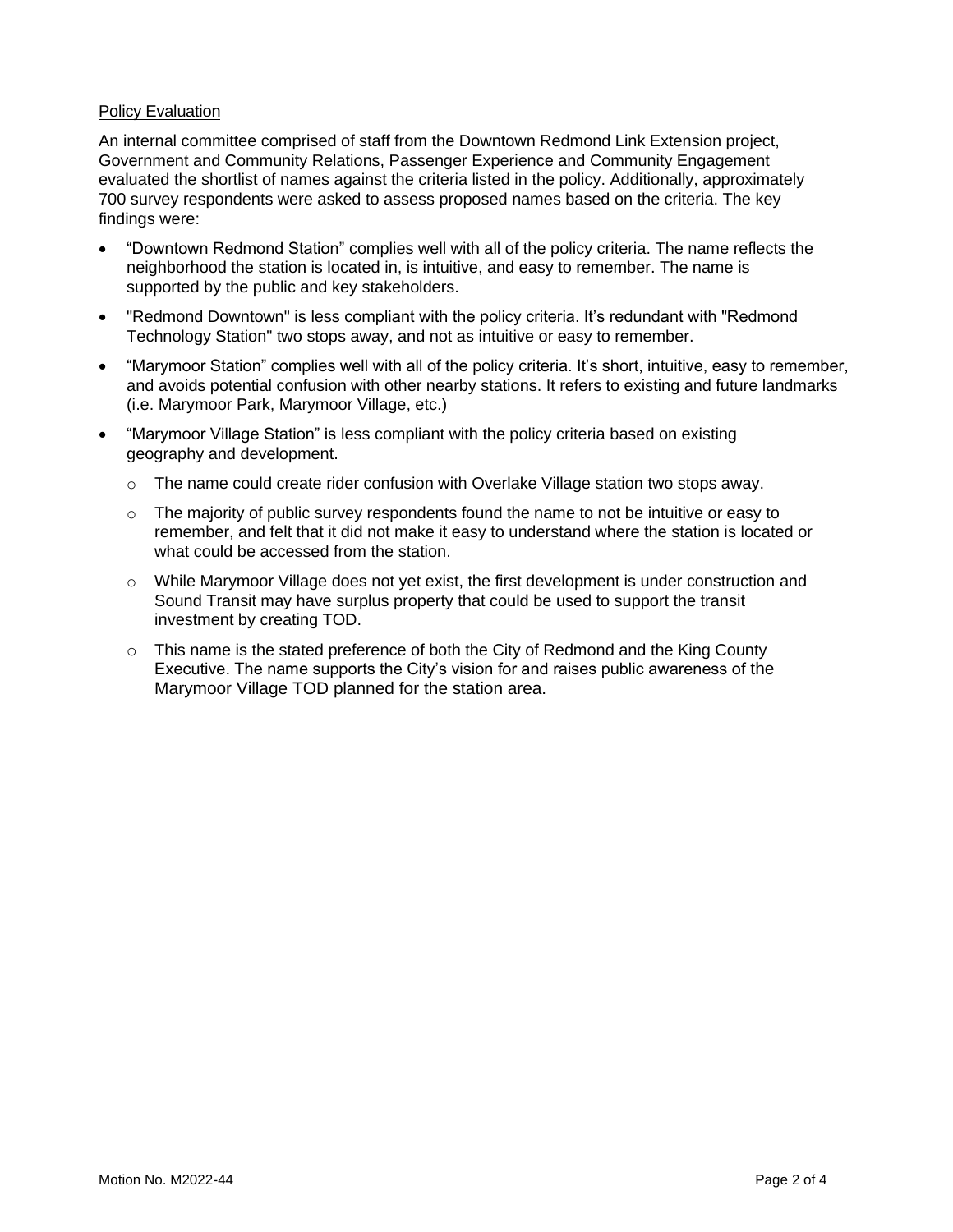#### Evaluation Summary:

**x** | Not compliant

- Neutral

|                              | redundancy<br>Avoids      | Appropriate | Accessible | Intuitive | Easily<br>implemented | geography<br><b>Reflects</b> | remember<br><b>Brief</b> and<br>easy to | feedback<br>Public        | City/County<br>Executive<br>feedback |
|------------------------------|---------------------------|-------------|------------|-----------|-----------------------|------------------------------|-----------------------------------------|---------------------------|--------------------------------------|
| Downtown<br>Redmond          |                           |             |            |           |                       |                              |                                         |                           |                                      |
| Redmond<br>Downtown          | $\boldsymbol{\mathsf{x}}$ |             |            |           |                       |                              |                                         |                           |                                      |
| Marymoor                     |                           |             |            |           |                       |                              |                                         |                           |                                      |
| Marymoor<br>Village          |                           |             |            |           |                       |                              |                                         | $\boldsymbol{\mathsf{x}}$ |                                      |
| <b>Key</b><br>Compliant<br>√ |                           |             |            |           |                       |                              |                                         |                           |                                      |

This action adopts the permanent names for the two stations included as part of the Downtown Redmond Link Extension (DRLE). The Downtown Redmond Link Extension naming process began in 2020 collecting feedback from members of the public as well as the city of Redmond and King County. Project staff created a comprehensive list of station name options and vetted the options for adherence with Sound Transit's station naming policy. Agency staff coordinated with the City and County to narrow the shortlist of potential names and solicited feedback on potential names from additional Redmond stakeholders.

The proposed permanent station names were evaluated by City of Redmond and King County staff on how compliant the station names are with Sound Transit's Station, Line and Facility Naming Policy, updated in October 2021 via Resolution No. R2021-14, established by the Board.

Two names are being proposed for board consideration for the terminus station in downtown Redmond the names are "Downtown Redmond Station" and "Redmond Downtown Station". Downtown Redmond Station is most compliant with the Policy. The name reflects the neighborhood/area where the station is located, is intuitive and easy to remember. This name is also the preference of the City of Redmond. "Redmond Downtown" is less compliant with the policy criteria. It's redundant with "Redmond Technology Station" two stops away, and not as intuitive or easy to remember.

Two names are being proposed for board consideration for the station in SE Redmond adjacent to Marymoor Park and the future Marymoor Village transit-oriented development (TOD) - the names are "Marymoor Station" and "Marymoor Village Station". Marymoor Station is most compliant with the Policy. It's short, intuitive, easy to remember, and avoids potential rider confusion with Overlake Village Station two stops away. Marymoor Village Station, while less compliant with the policy, is the stated preference of both the City of Redmond and the King County Executive. The name supports the City's vision for and